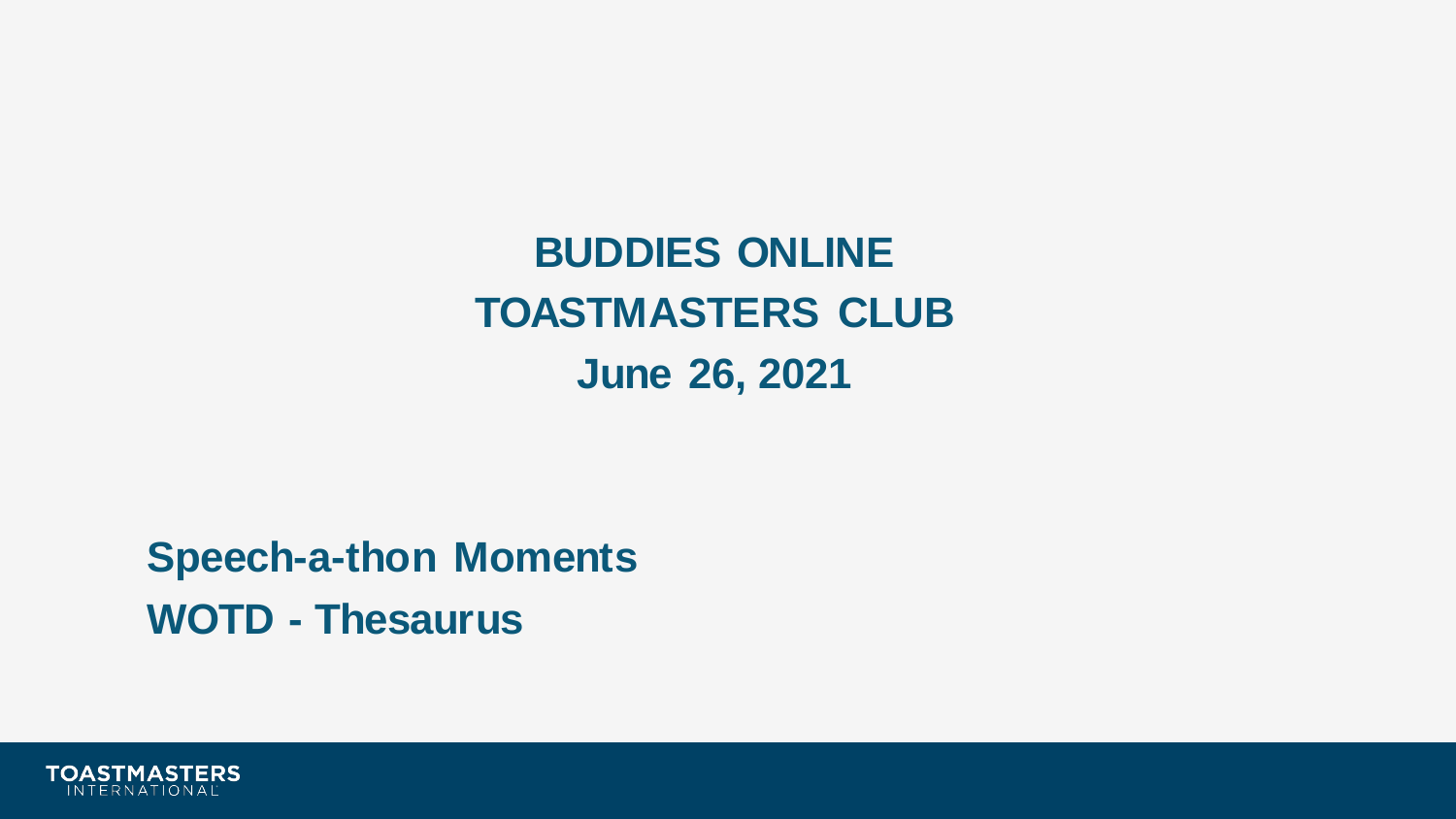## **Attendees**

### **Members**

Bruce Madhan Tracey Claude Mary Vivek Denisse Nicolas Zaidy Hodan Nicole Hon Raghav Kannan Riley Lucile Saneth

### **Guests**

Shreya Priyanka Raph **Henrik** 

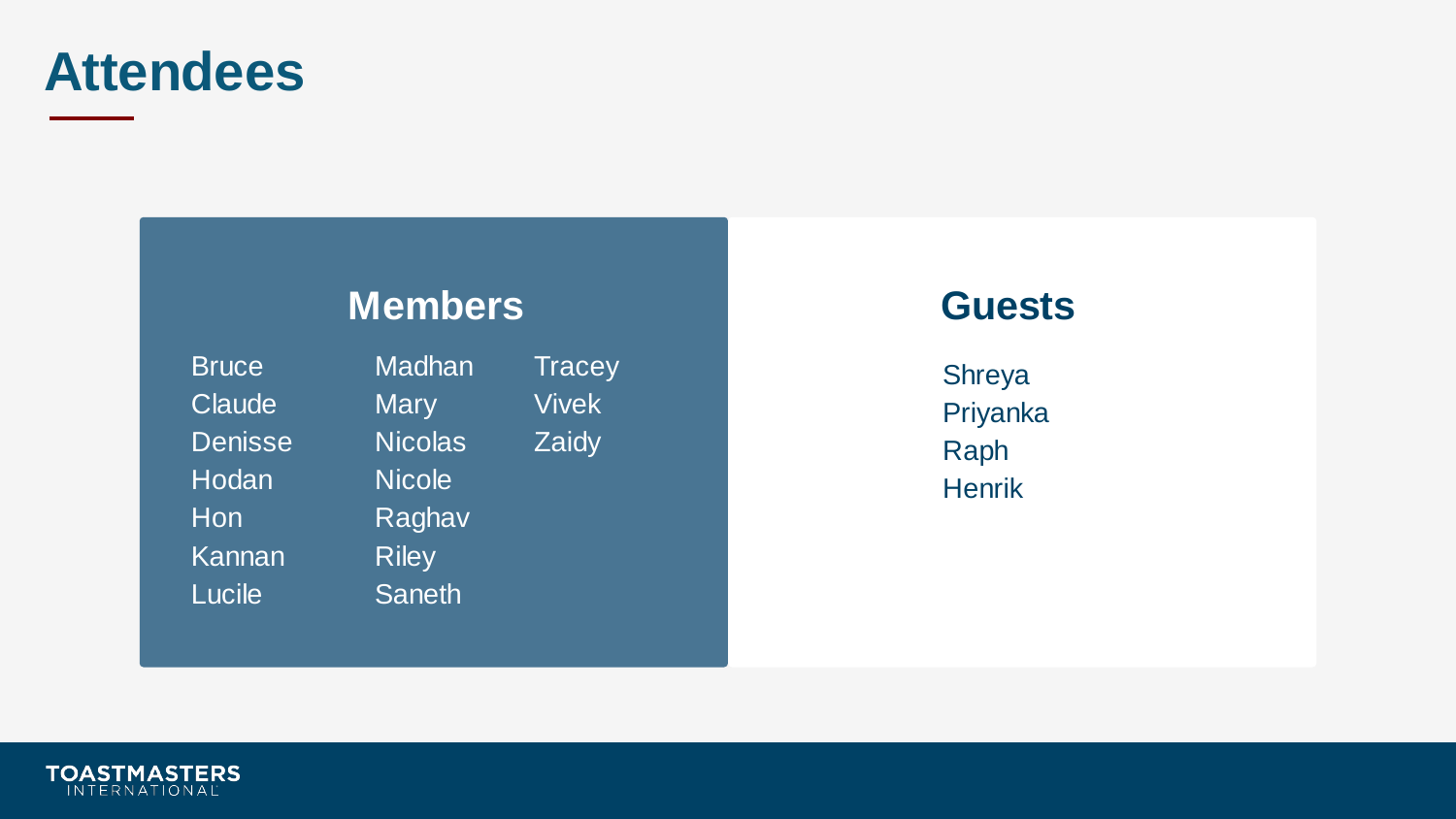

**TMOD - Riley Timer - Tracey Ah Counter - Zaidy Grammarian - Hon Table Topics Master - Lucile General Evaluator - Nicole**

**Best Facilitator(s)**

#### **Lucile**

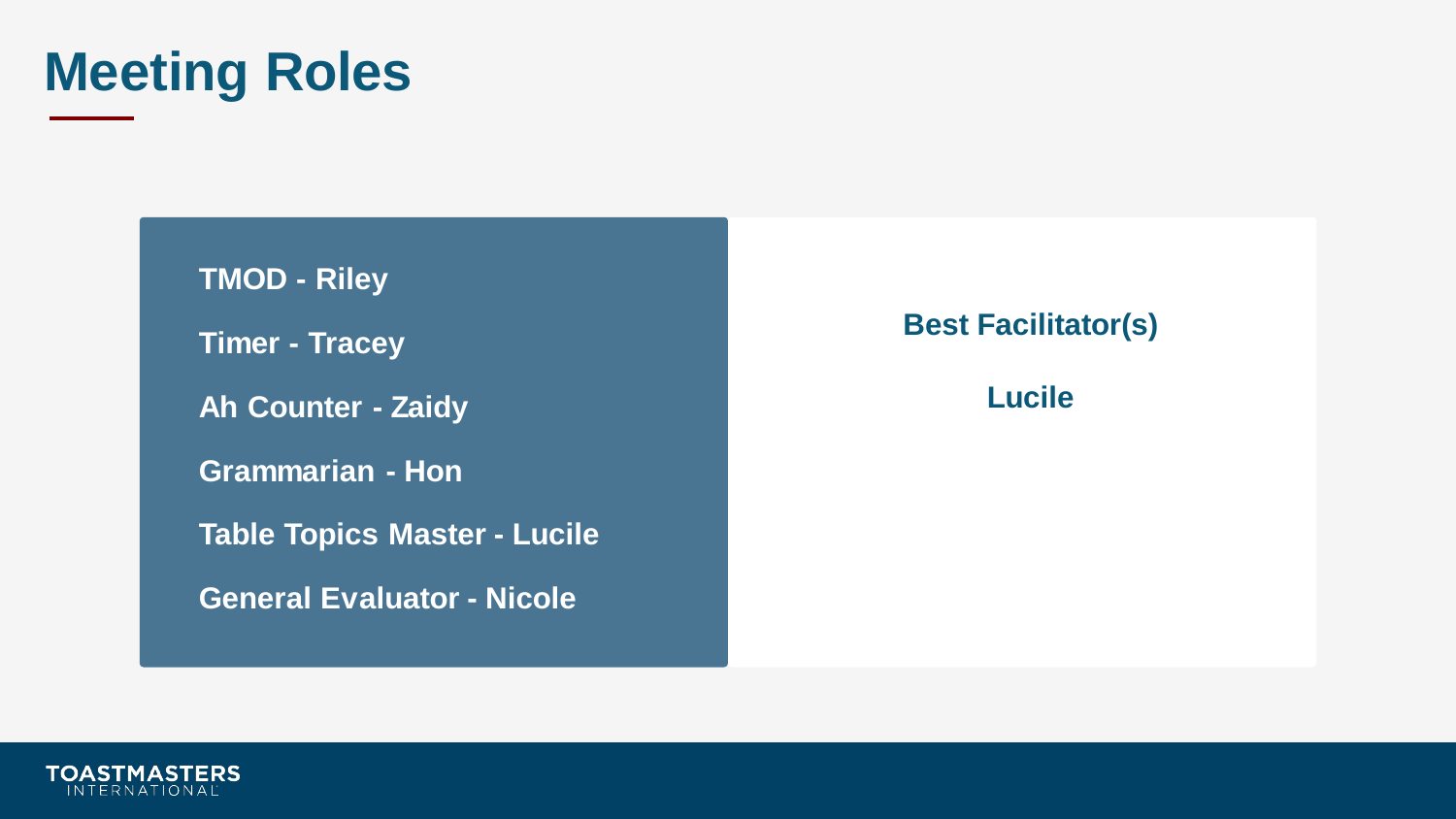## **Prepared Speeches**

**Prepared Speaker(s) Saneth Kannan Bruce Vivek**

**Best Prepared Speech Speaker(s) Vivek**

**Evaluator(s) Nicole Mary Raghav Tracey**

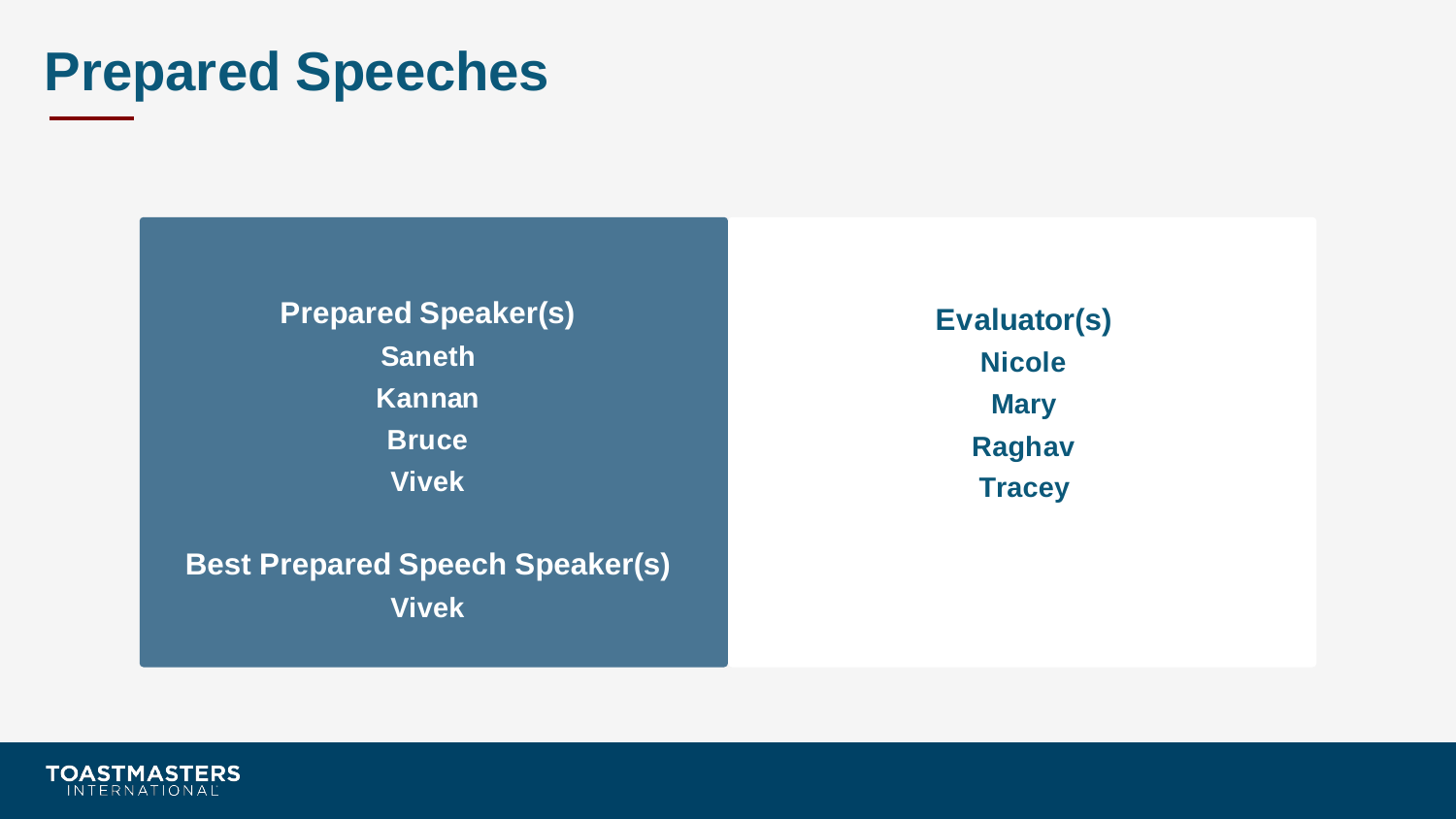

#### **Table Topics Participants**

Claude Raghav Henrik Raph Mary Tracey Nicole **Zaidy** Priyanka

### **Best Table Topic Participant(s)**

**Zaidy**

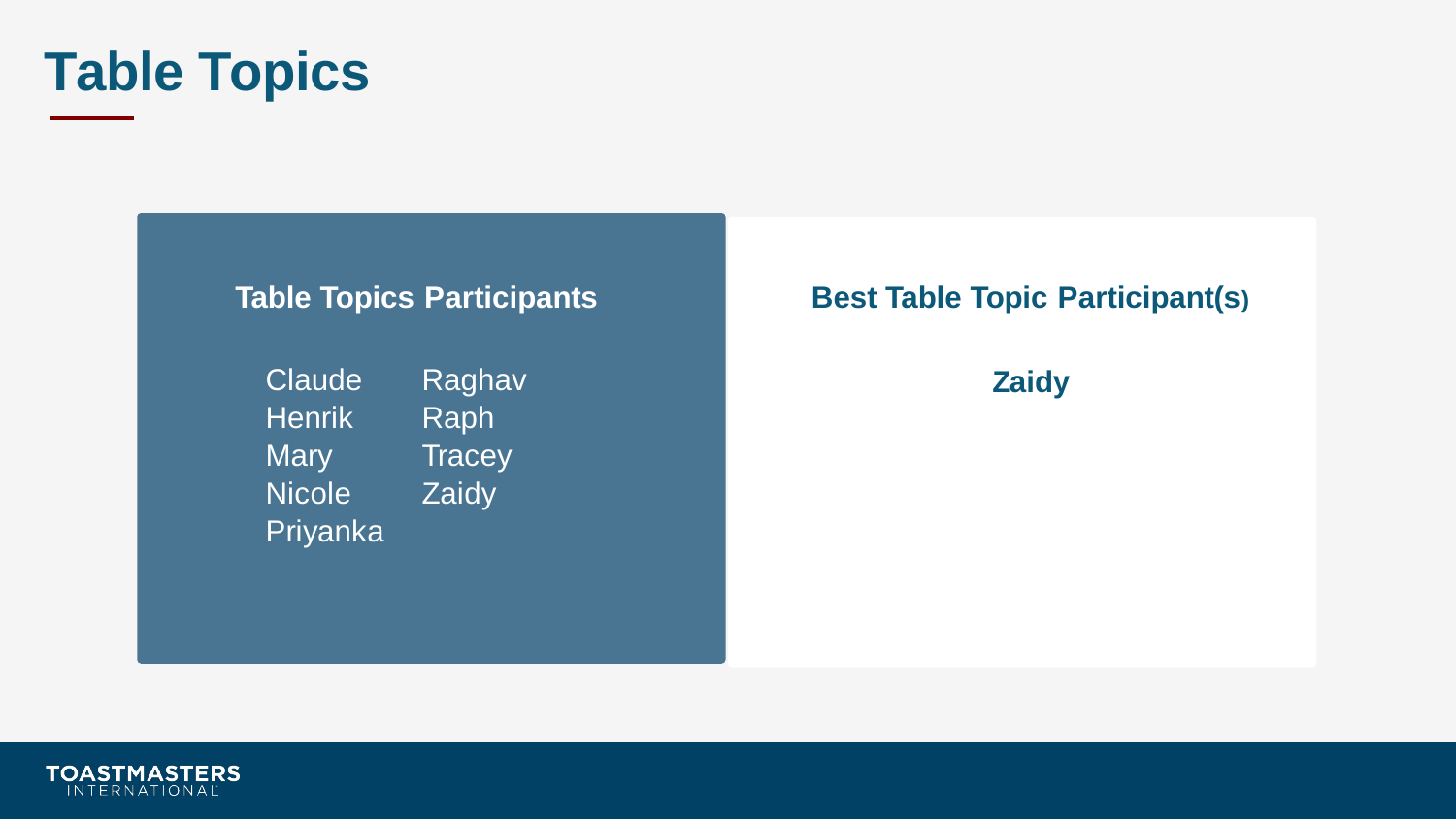

**Thanks for all members' efforts, including our meeting facilitators. There was a lot of positive feedback shared throughout the meeting.**

**Thank you to all of our guests, especially those who took on meeting roles, spoke, or gave feedback during the meeting.**

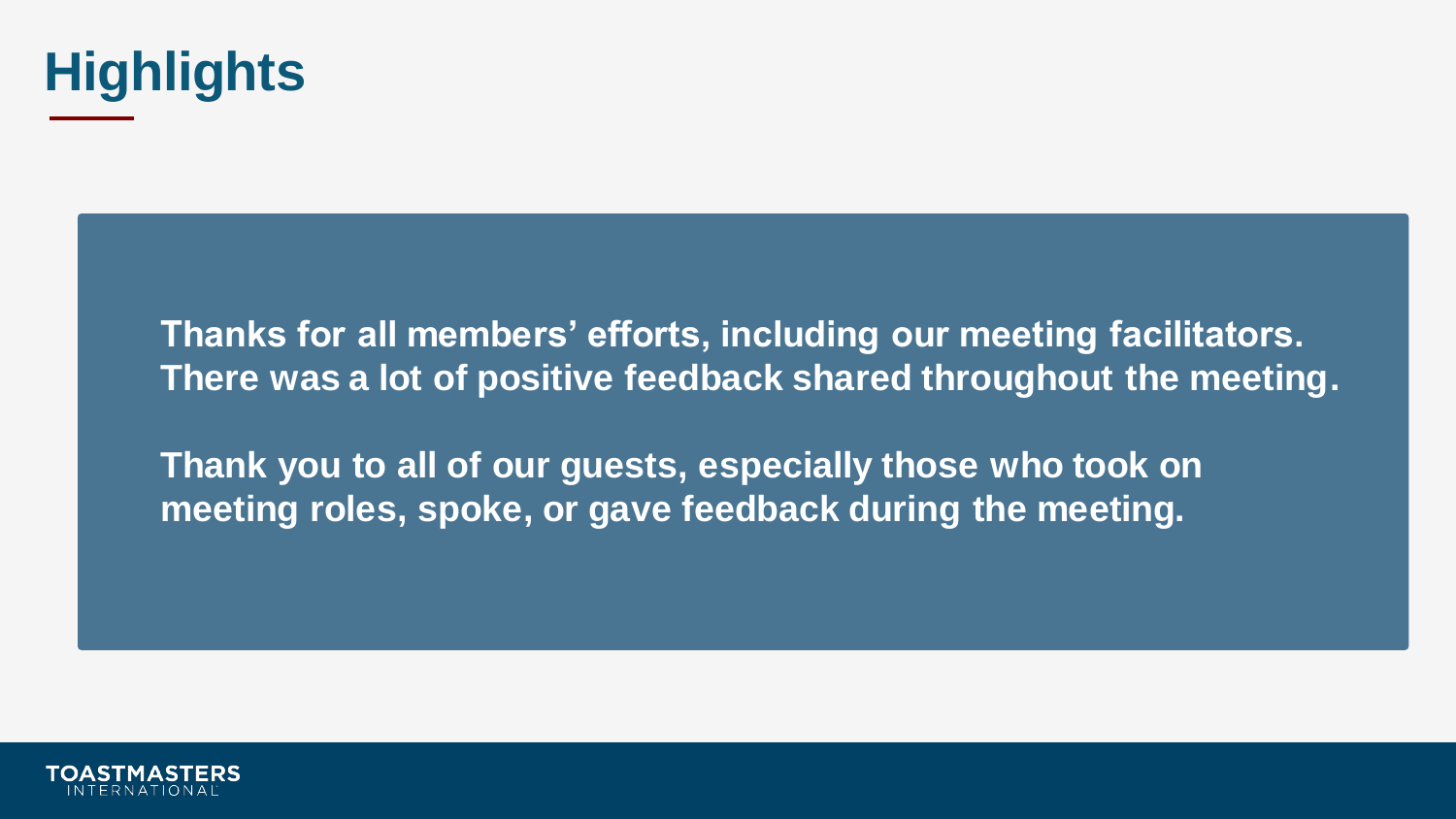

**TMI is a platform of helping its members to practice their skills – including public speaking and leadership. Only being involved in the meeting will help you grow, so** 

- **Please take roles as soon as you are confirmed to attend upcoming meeting,**
- **Deliver a speech per month, keep your skills improving,**
- **Welcome any suggestions to better our meeting ambience and quality,**
- **Buddies absolutely does not condone hostile or inappropriate actions during our meetings and will remove anyone being disruptive or abusive.**